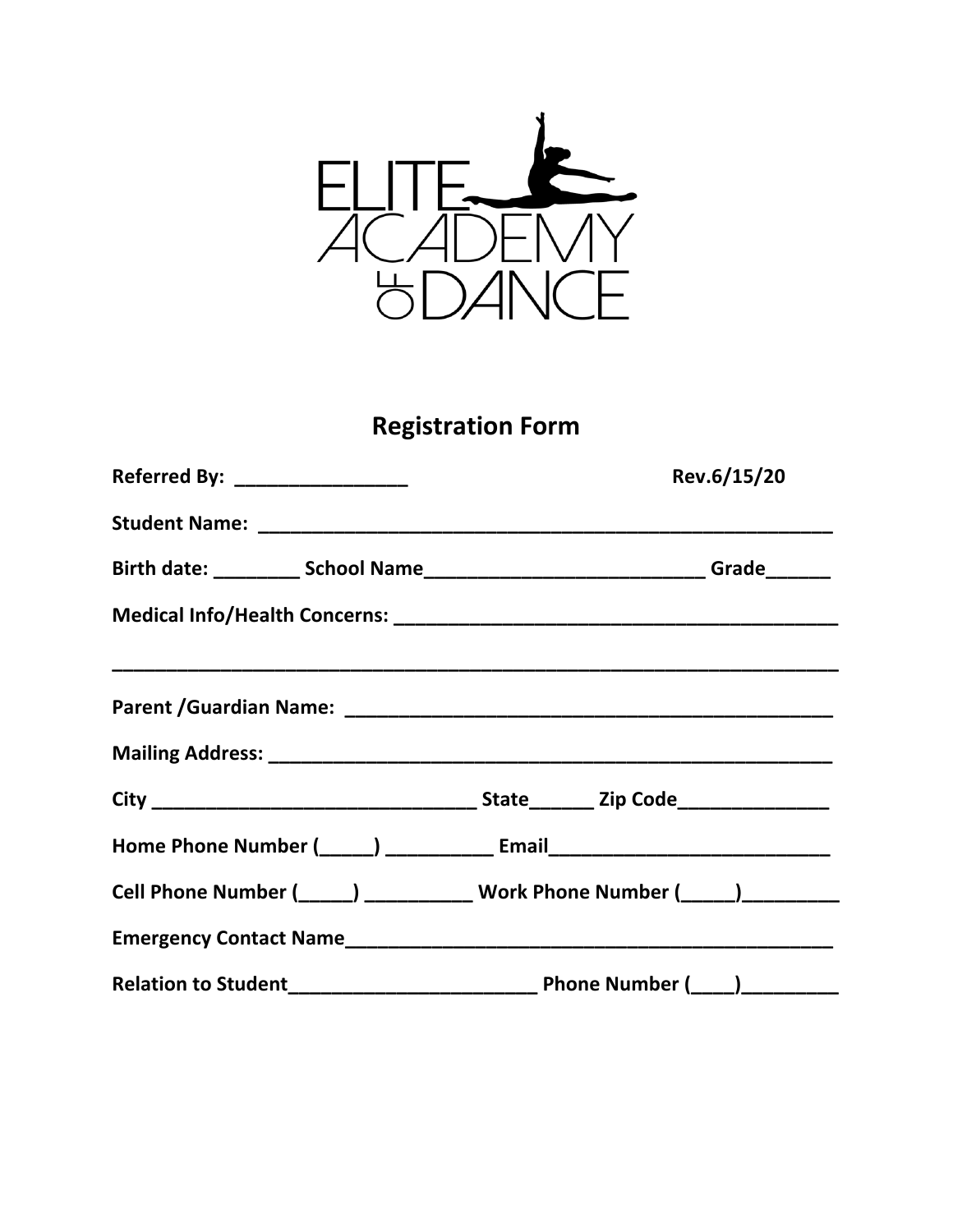## **Medical Release**

**In the event you are unable to reach me, in the case of an accident or injury, I give my permission for treatment as deemed necessary by staff and/or emergency response personnel. I also release Elite Academy of Dance, Inc. and its staff of liability in case of injury or accident incurred to:**

Student's Name: **We also construct that the student's Name:**  $\mathbf{C} = \mathbf{C} \mathbf{C} \mathbf{C} \mathbf{C}$ 

**The studio takes reasonable and prudent precautions to maintain a clean and sanitary environment; however, for the safety of everyone, parents are requested to not send their students to class if they are ill, or exhibit any symptoms of a cold, flu, or other virus. Make up classes are available for students who miss classes due to illness.**

**Parent/Guardian initials indicating acceptance of this Medical** 

**Release: \_\_\_\_\_**

#### **Classes Enrolled in**

| <b>Class Name</b> | Level | <b>Day</b> | <b>Time</b> | <b>Class Fee</b> |
|-------------------|-------|------------|-------------|------------------|
|                   |       |            |             |                  |
|                   |       |            |             |                  |
|                   |       |            |             |                  |
|                   |       |            |             |                  |
|                   |       |            |             |                  |
|                   |       |            |             |                  |
|                   |       |            |             |                  |

**There is a \$50.00 non-refundable registration fee for the school year, payable at the time of registration.**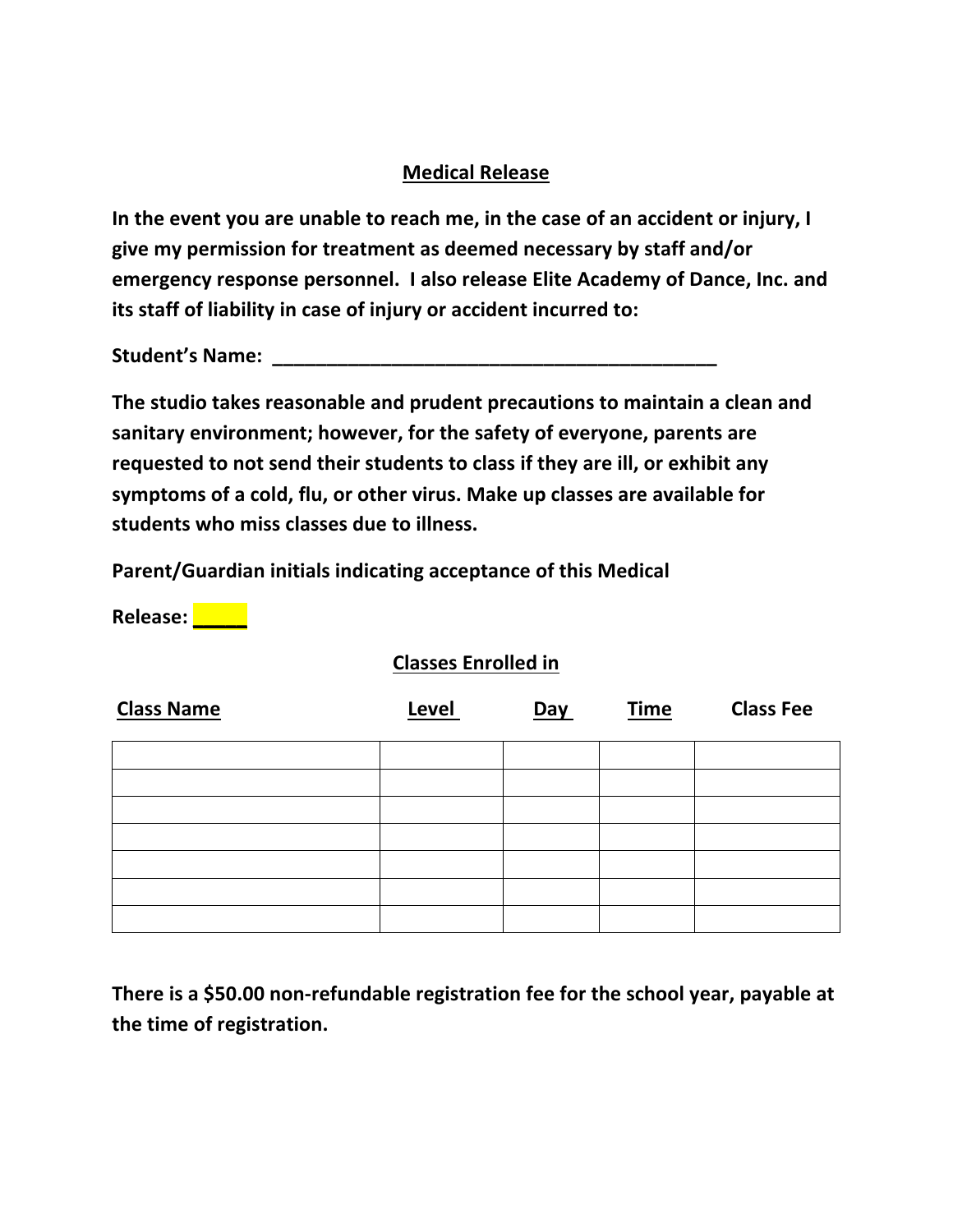Class fees are due at the first class of each calendar month.

A 10% late fee will be applied to accounts not paid by the 15<sup>th</sup> of the month.

Class fees may be paid by the following methods: cash, money order, check or credit/debit card (Visa, MasterCard, AMEX, Discover).

Checks should be made payable to Elite Academy of Dance, Inc., and include your student's full name in the memo section of the check.

Any bank charge for a returned check will be charged to the parent/guardian at cost, and the parent/guardian agrees to pay such charges.

Parent/Guardian's initials indicating acceptance of such charges:

Class fees remain the same regardless of absences, and whether it is a long fiveweek month or a shortened month. Class fees charged each month are a prorated portion of fees for the entire season; typically, across a 10-month season (i.e., 1/10th of the season's total fee each month for 10 months)**.**

No partial month refunds will be issued.

# **Class Changes**

When dropping or adding a class at any time during the year, a drop-add form must be completed and submitted to for approval. Not showing up for class does not constitute a withdrawal from class. Accounts will continue to be charged for class fees until the drop-add form has been completed.

#### **Insurance**

Elite Academy of Dance Inc. does not carry medical insurance for its students. It is required that all students be covered by their own family's insurance policies; and, if an injury occurs, it is understood that the student's family's policy is your only source of reimbursement.

Parent/Guardian's initials indicating acceptance of this: **Letting**